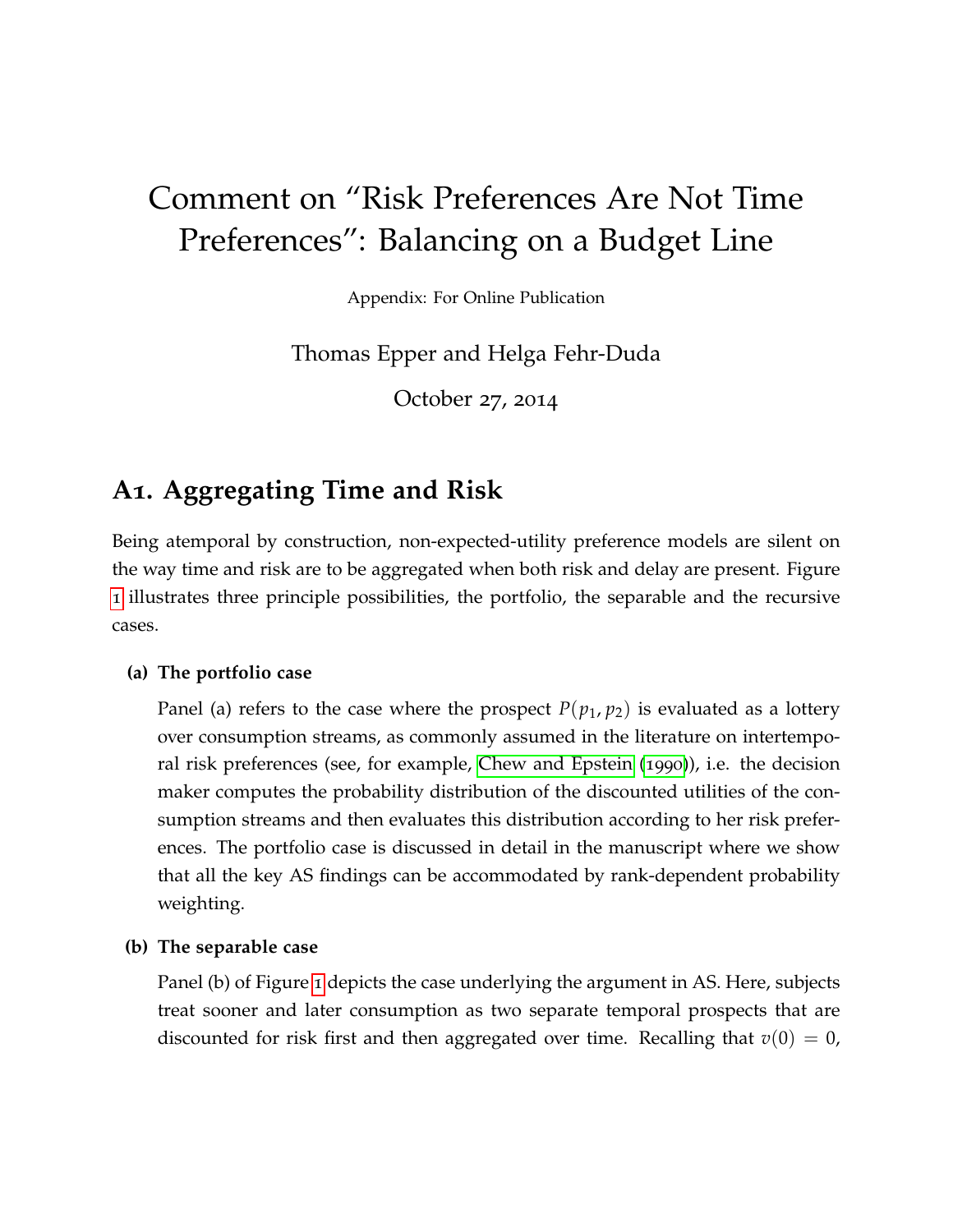<span id="page-1-0"></span>



Panel (a):  $P(p_1, p_2) = ((c_t, c_{t+k}), p_1 p_2; (c_t, 0), p_1(1-p_2); (0, c_{t+k}), (1-p_1)p_2; (0, 0), (1-p_1)(1-p_2)).$  The prospect is viewed as a lottery over consumption streams. The probability distribution corresponds to four states of nature generated by two independent random devices. Panel (b):  $P(p_1, p_2) = (c_t, p_1; 0, 1 - p_1) + (c_{t+k}, p_2; 0, 1 - p_2)$ . The prospect is viewed as the sum of two

separate temporal prospects that are devalued for risk first and subsequently for delay. Panel (c):  $P(p_1, p_2) = (c_t + (c_{t+k}, p_2, 0, 1-p_2), p_1, 0 + (c_{t+k}, p_2, 0, 1-p_2), 1-p_1)$ . The prospect is viewed as a two-stage lottery where uncertainty resolves sequentially.

<span id="page-1-1"></span>this procedure renders a total value of

$$
V_{SEP}(P(p_1, p_2)) = [g(p_1)v(c_t) + (1 - g(p_1))v(0)]\delta(t)
$$
  
+ 
$$
[g(p_2)v(c_{t+k}) + (1 - g(p_2)v(0)]\delta(t+k)
$$
  
= 
$$
g(p_1)v(c_t)\delta(t) + g(p_2)v(c_{t+k})\delta(t+k),
$$
 (1)

which entails the first-order condition

$$
FOC_{SEP}(P(p_1, p_2)) : \frac{v'(c_t)}{v'(c_{t+k})} = (1+r)\frac{\delta(t+k)}{\delta(t)}\frac{g(p_2)}{g(p_1)}.
$$
 (2)

If subjects are prone to atemporal common-ratio violations, i.e. if their probability weights are subproportional,  $\frac{g(p_2)}{g(p_1)} < \frac{g(\lambda p_2)}{g(\lambda p_1)}$  $\frac{g(\Delta p_2)}{g(\lambda p_1)}$  holds for  $0 < \lambda < 1$  and  $p_2 < p_1$ . Therefore, sooner consumption in the original conditions is higher or lower than in the scaled-down conditions depending on the relative magnitudes of  $p_1$  and *p*2. Hence, in the separable case, probability weighting can accommodate the AS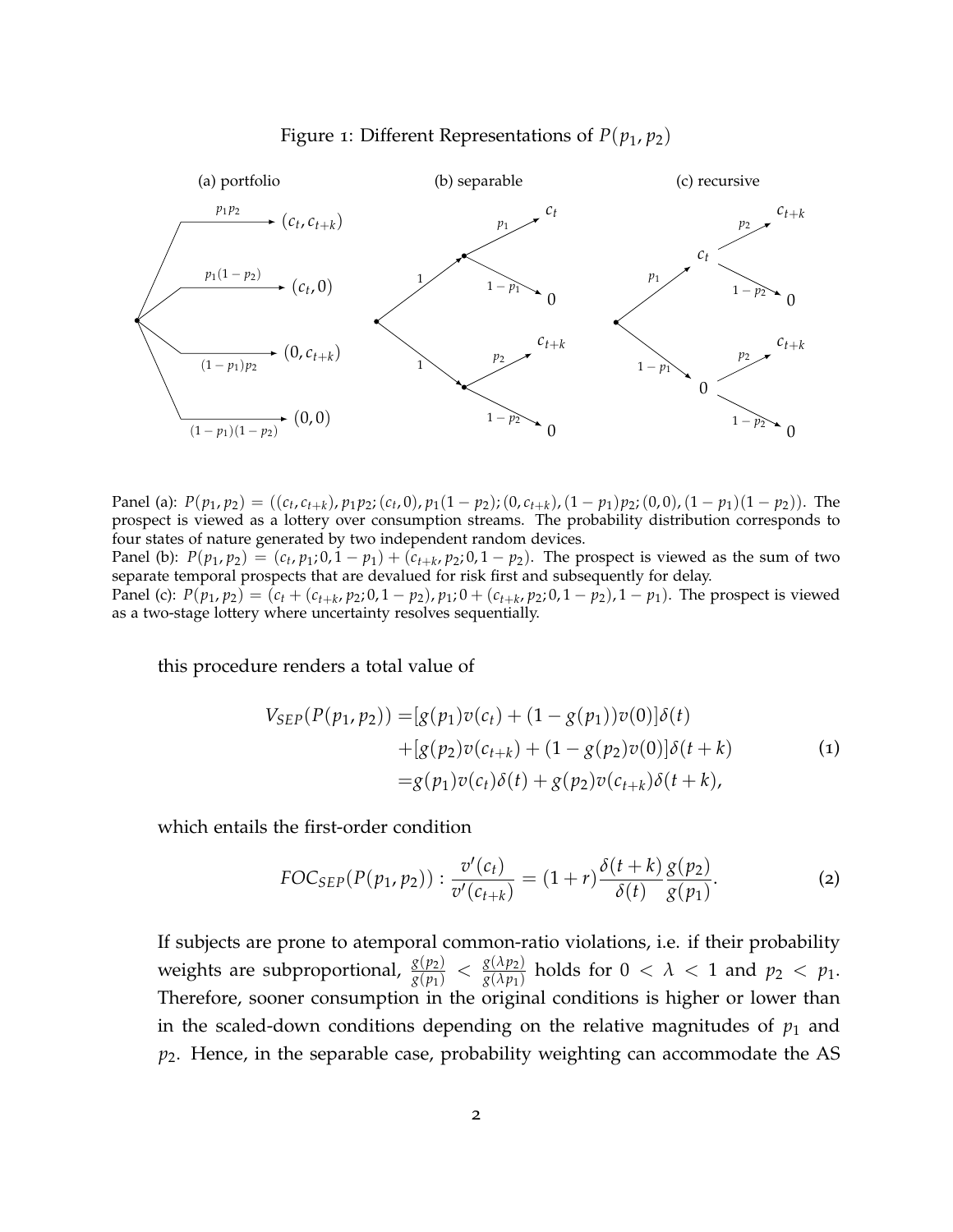findings in the two differential risk conditions, but not the cross-over result for  $p_1 = p_2$ , for which identical behavior is predicted.

#### **(c) The recursive case**

Panel (c) in Figure [1](#page-1-0) interprets *P*(*p*1, *p*2) as a two-stage prospect. If subjects evaluate the prospect recursively,

$$
V_{REC}(P(p_1, p_2)) = g(p_1)[v(c_t) + g(p_2)v(c_{t+k})\delta(k)]\delta(t) + (1 - g(p_1))[v(0) + g(p_2)v(c_{t+k})\delta(k)]\delta(t) = g(p_1)v(c_t)\delta(t) + g(p_2)v(c_{t+k})\delta(t)\delta(k),
$$
\n(3)

resulting in the first-order condition

$$
FOC_{REC}(P(p_1, p_2)) : \frac{v'(c_t)}{v'(c_{t+k})} = (1+r)\delta(k)\frac{g(p_2)}{g(p_1)}.
$$
 (4)

which is identical to Equation ([1](#page-1-1)) if exponential discounting is assumed. Consequently, in this case the recursive procedure entails the same predictions as in the separable case which are, at least partially, at odds with the AS evidence.

To sum up: Contrary to approach (a), methods (b) and (c) predict behavior correctly only in the differential risk conditions for subproportional probability weights, but fail to predict the cross-over result in the baseline conditions.

## **A2. Time-Dependent Probability Weighting and Hyperbolic Discounting**

In the following, we take a closer look at the predictions of time-dependent probability weighting [\(Halevy,](#page-8-1) [2008](#page-8-1); [Saito,](#page-8-2) [2011](#page-8-2)) in the context of the AS experiment. In Halevy's model time-dependence of probability weights arises from the inherent uncertainty of the future. If decision makers have doubts whether promised rewards will actually arrive they may perceive allegedly certain future payments as risky. Furthermore, a decision maker who is prone to probability weighting will distort the subjective probability of non-payment. Halevy shows that a specific characteristic of atemporal probability weights, increasing elasticity,<sup>[1](#page-2-0)</sup> generates hyperbolic discounting. [Epper and Fehr-Duda](#page-8-3)

<span id="page-2-0"></span><sup>&</sup>lt;sup>1</sup>Increasing elasticity is equivalent to subproportionality.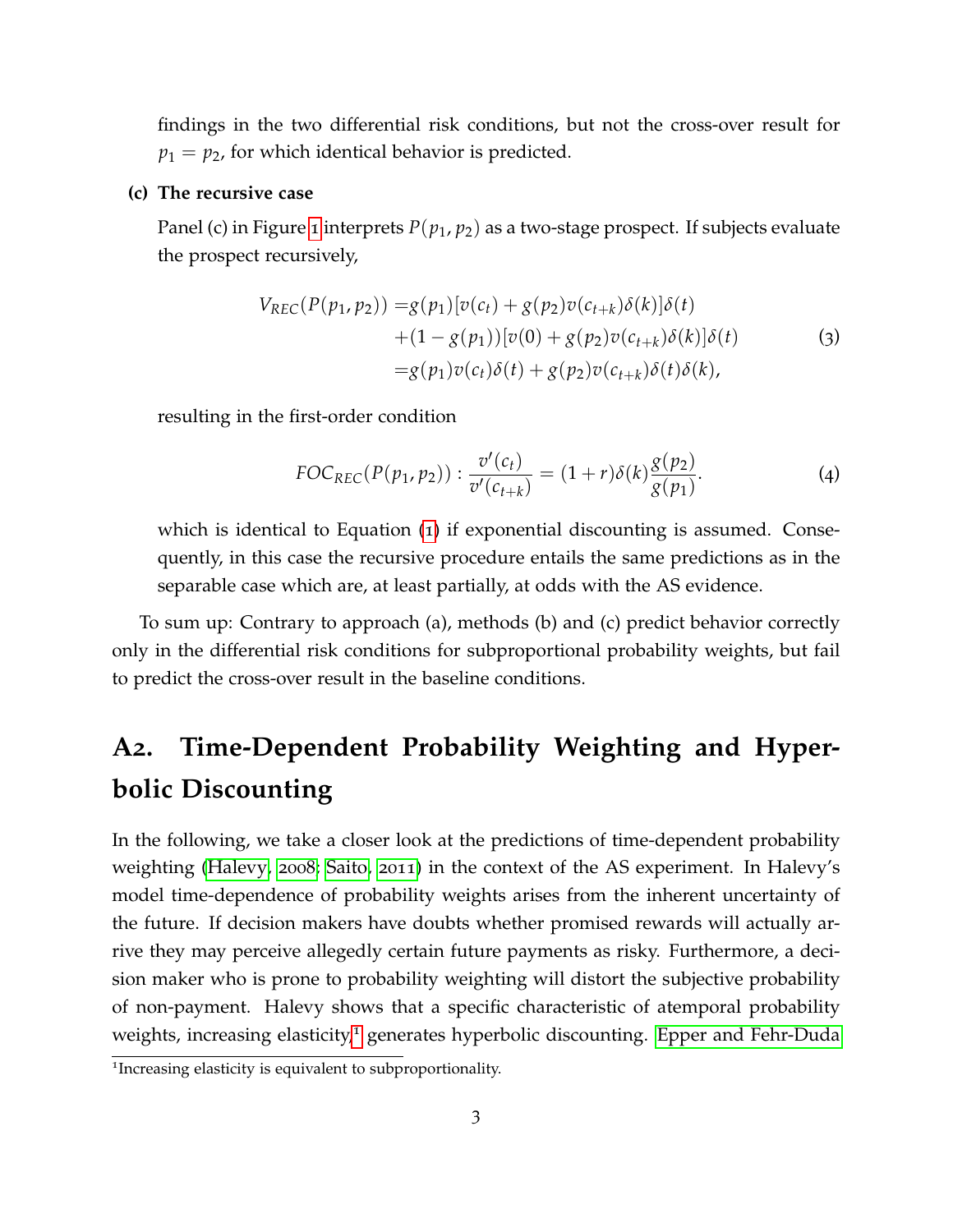([2012](#page-8-3)) extend this idea to risky prospects and demonstrate that the decision maker will appear more risk tolerant for future prospects than for present ones. However, this mechanism is effective only if the resolution of uncertainty coincides with the timing of payment. If uncertainty is resolved immediately the decision maker will know for sure which one of the outcomes is supposed to arrive and, consequently, time-dependent probability weighting solely affects allegedly certain amounts of money, i.e. it will generate hyperbolic discounting but not increasing risk tolerance.

In the AS experiment all uncertainty is indeed resolved during the experiment and, consequently, any additional risk from inherent future uncertainty only affects discounting but not risk tolerance. Therefore, time-dependent probability weights  $g(p, t)$  are identical to the atemporal case. But since future payments are still inherently uncertain, they are discounted by an additional factor  $g(1, t)$ , which is independent of the probabilities  $p_1$  and  $p_2$ . In general,  $g(p, 0)g(1, t) \neq g(p, t)$  holds for the type of probability weighting functions studied in [Halevy](#page-8-1) ([2008](#page-8-1)) and [Epper and Fehr-Duda](#page-8-3) ([2012](#page-8-3)). For example, the appropriate first-order conditions for  $(p_1, p_2) \in \{(1, 1), (0.5, 0.5)\}\)$  are given by

$$
FOC_{TEMP}(P(1,1)) : \frac{v'(c_t)}{v'(c_{t+k})} = (1+r)\frac{\delta(t+k)}{\delta(t)}\frac{g(1,t+k)}{g(1,t)},
$$
\n(5)

and

$$
FOC_{TEMP}(P(0.5, 0.5)) : \frac{v'(c_t)}{v'(c_{t+k})} = \begin{cases} (1+r)\frac{\delta(t+k)}{\delta(t)} \frac{g(1,t+k)}{g(1,t)} \frac{g(0.25,0) + g(0.75,0) - g(0.5,0)}{g(0.5,0)} \text{ if } c_t \succ c_{t+k} \\ (1+r)\frac{\delta(t+k)}{\delta(t)} \frac{g(1,t)}{g(1,t)} \frac{g(0.5,0)}{g(0.25,0) + g(0.75,0) - g(0.5,0)} \text{ if } c_t \prec c_{t+k} \end{cases}
$$
(6)

The ratio of additional discount weights  $\frac{g(1,t+k)}{g(1,t)}$  is generally smaller than one, which leads to a less pronounced decline of *c* ∗ *t* than in the standard time-independent case. All the other predictions of the RDU model remain qualitatively unchanged.

## **A3. The Kihlstrom-Mirman Model and the CTB Findings**

Besides RDU several other models can accommodate intertemporal risk aversion as encountered in the AS experiment. [Bommier](#page-8-4) ([2007](#page-8-4)) discusses two examples, the [Kihlstrom](#page-8-5) [and Mirman](#page-8-5) ([1974](#page-8-5)) model (see also [Epstein and Tanny](#page-8-6) ([1980](#page-8-6))) and the class of recursive preferences studied by [Epstein](#page-8-7) ([1983](#page-8-7)). Here we take a closer look at the Kihlstrom-Mirman approach. Assuming expected utility and positing a concave transformation of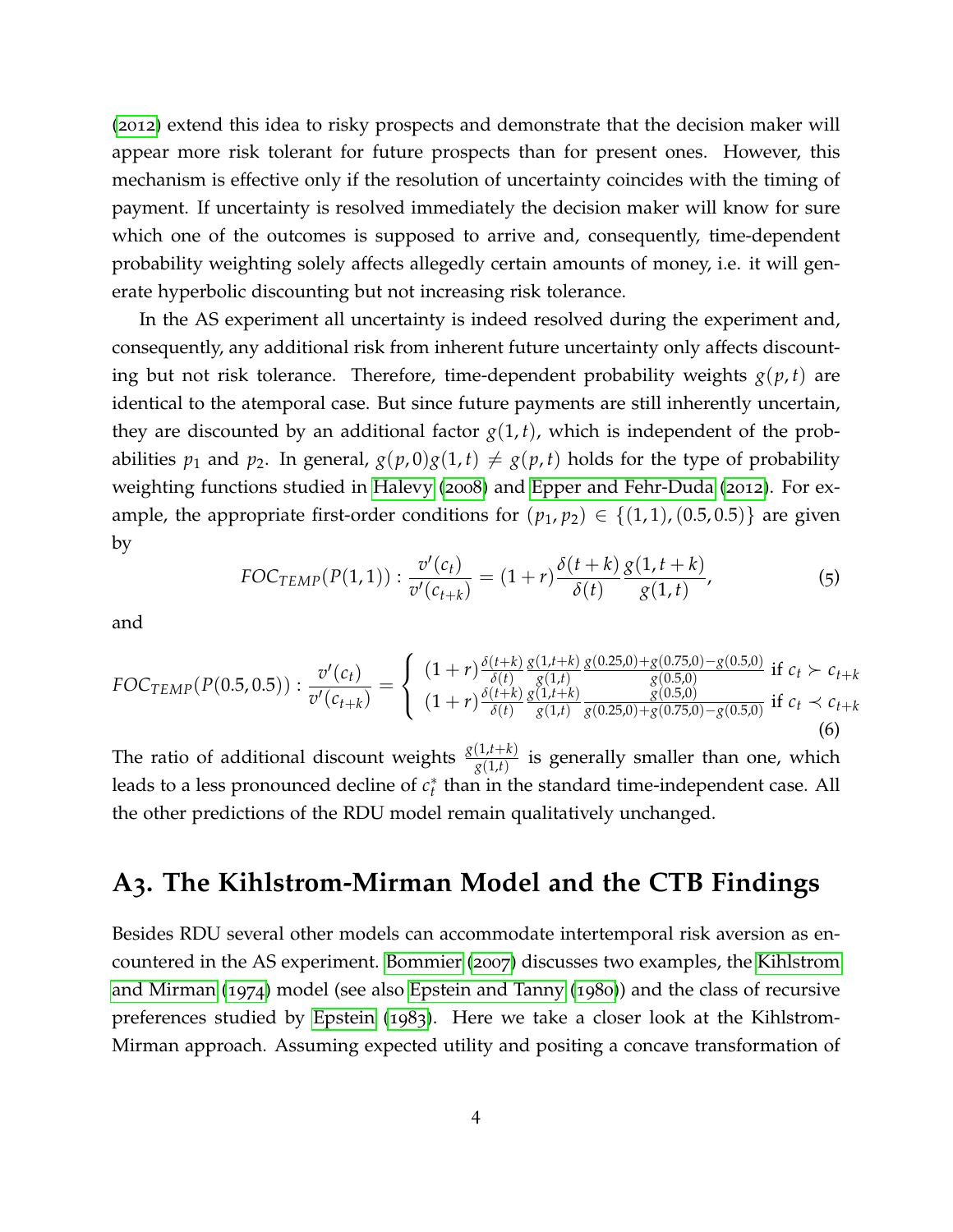the discounted utility of consumption streams  $\phi(\tilde{c}_t, \tilde{c}_{t+k}) = \phi(v(\tilde{c}_t)\delta(t) + v(\tilde{c}_{t+k})\delta(t+$ *k*)), with  $\phi(0)=0$ ,  $\phi'>0$ ,  $\phi''< 0$ , to model intertemporal risk aversion, an approach also taken by [Cheung](#page-8-8) [\(forthcoming\)](#page-8-8), renders the following general first-order condition for  $P(p_1, p_2)$ 

$$
FOC_{KM}(P(p_1, p_2)) : \frac{v'(c_t)}{v'(c_{t+k})} = (1+r)\frac{\delta(t+k)}{\delta(t)} \frac{\phi'(c_t, c_{t+k}) + \frac{1-p_1}{p_1}\phi'(0, c_{t+k})}{\phi'(c_t, c_{t+k}) + \frac{1-p_2}{p_2}\phi'(c_t, 0)}.
$$

It nests DEU if  $\phi$  is linear. In the following, we discuss its predictions for the prototypical baseline and differential risk conditions of the AS experiment.

• The baseline conditions:  $P(1,1)$  versus  $P(\lambda, \lambda)$ .

Inserting  $p_1 = p_2 = \lambda$  into the equation above renders for the ratio of the marginal intertemporal utilities

<span id="page-4-0"></span>
$$
\frac{\phi'(c_t, c_{t+k}) + \frac{1-\lambda}{\lambda} \phi'(0, c_{t+k})}{\phi'(c_t, c_{t+k}) + \frac{1-\lambda}{\lambda} \phi'(c_t, 0)} \geq 1 \text{ iff } \phi'(0, c_{t+k}) \geq \phi'(c_t, 0). \tag{7}
$$

Recall from our analysis in Section 2 of the paper that optimal sooner consumption decreases in the ratio of the marginal utilities on the right side of the first-order condition. Comparing Equation ([7](#page-4-0)) with the certain case where this ratio is equal to one, shows that the optimal sooner consumption  $c_t^*$  will be lower (higher) in the risky condition than in the certain condition if  $c_t$   $\succ$   $c_{t+k}$  ( $c_t$   $\prec$   $c_{t+k}$ ) due to the concavity of  $\phi$ . Therefore,  $c_t^*(\lambda, \lambda)$  is less sensitive to changes in *r*, intersecting the consumption curve for the certain condition, qualitatively similar to the RDU-case. The Kihlstrom-Mirman model differs from RDU in that it involves a smooth transition from sooner to later consumption levels whereas RDU predicts a sudden change in decision weights. Which one of the models fits better is an empirical question that still awaits investigation. However, modeling the preference for diversification in the spirit of Kihlstom-Mirman is based on the (clearly refuted) assumption that atemporal risk taking conforms to expected utility. In contrast, RDU can accommodate both, atemporal and intertemporal risk aversion. Moreover, in the atemporal context, RDU abandons the identity of diminishing marginal utility and risk aversion [\(Wakker,](#page-9-0) [1994](#page-9-0)).

• **The differential risk conditions**:  $P(1,q)$  versus  $P(\lambda, \lambda q)$  for some  $0 < \lambda < 1$  and some probability  $q < 1$ .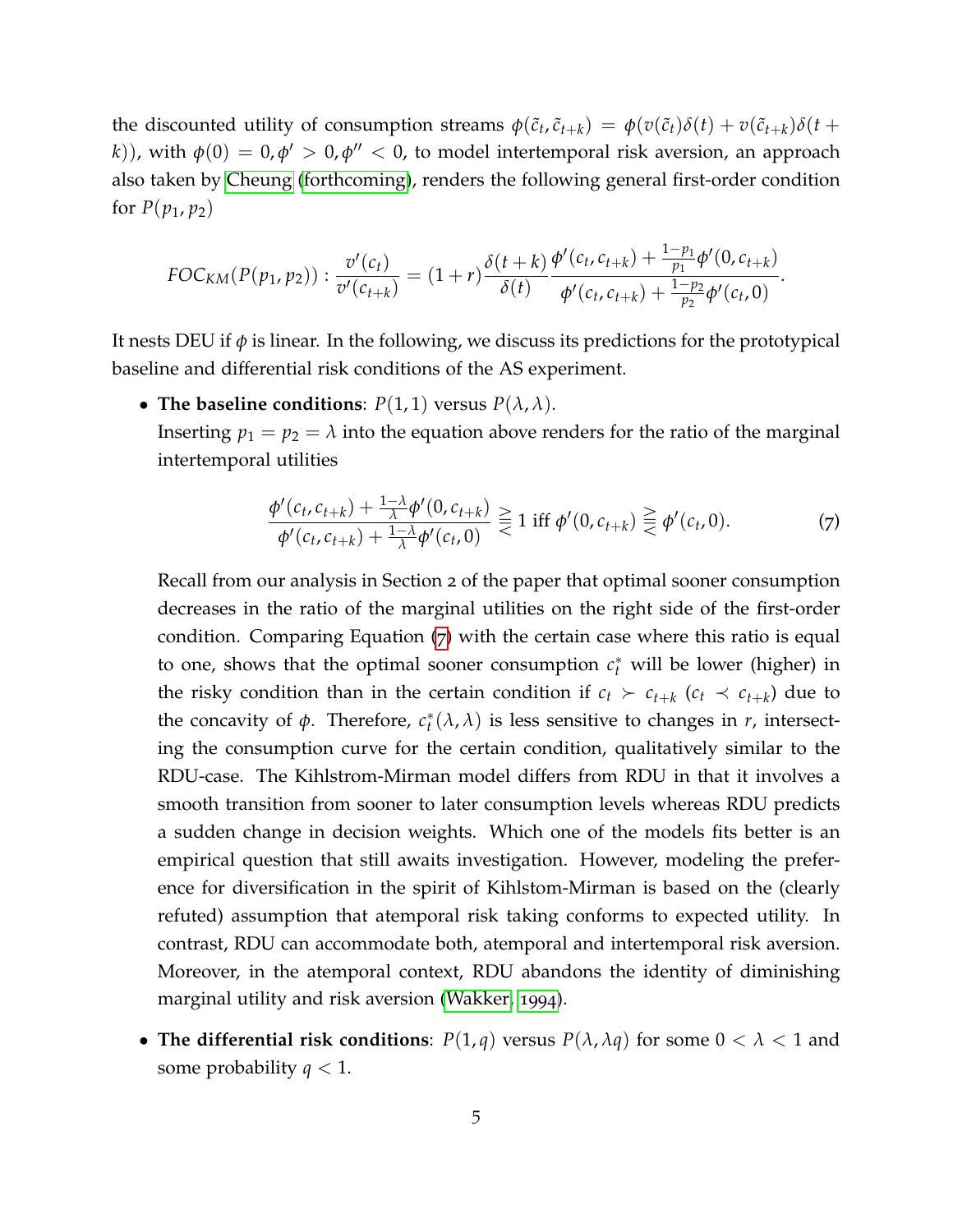Comparing the corresponding first-order conditions for  $P(1, q)$  and  $P(\lambda, \lambda q)$  yields the following relationships after some rearranging

$$
c_t^*(\lambda, \lambda q) \geqq c_t^*(1, q) \text{ iff } \frac{\phi'(c_t, c_{t+k})}{q\phi'(c_t, c_{t+k}) + (1-q)\phi'(c_t, 0)} \geqq \frac{\phi'(0, c_{t+k})}{\phi'(c_t, 0)}.
$$

It is interesting to note that these conditions do not depend on the scaling factor *λ*. Because of the concavity of  $\phi$ ,  $\phi'(c_t, c_{t+k}) < q\phi'(c_t, c_{t+k}) + (1-q)\phi'(c_t, 0) < \phi'(c_t, 0)$ holds and, therefore, the left ratio of marginal utilities is always smaller than one. If  $c_t$   $\succ$   $c_{t+k}$  holds, then  $\phi'(c_t, 0) < \phi'(0, c_{t+k})$  is satisfied. In this case, the right ratio is greater than one, implying that  $c_t^*(1, q) > c_t^*(\lambda, \lambda q)$ . In the opposite case,  $c_t \prec c_{t+k}$ , both sides are less than one, and it depends on  $\phi'$  as well as on *q* whether  $c_t^*(1, q)$ may be smaller than  $c_t^*(\lambda,\lambda q)$  and, hence, whether a cross-over of the consumption curves may occur. Due to the high interest rates offered in the AS experiment, it is likely that the discounted utility of later consumption is much greater than the discounted utility of sooner consumption, which implies that  $\phi'(0, c_{t+k}) \ll \phi'(c_t, 0)$ and, therefore, their ratio is much smaller than one. For values of *q* in the vicinity of one, on the other hand, the left side of the equation is close to one. Consequently, for comparatively high values of *q* and high interest rates, it is likely that sooner consumption in the scaled-down condition is higher than in the original one.<sup>[2](#page-5-0)</sup> In other words, under these specific circumstances that are likely to hold in the AS experiment, the model predicts a cross-over in the differential risk conditions as well and, hence, is unable to accommodate the intertemporal common-ratio effect evident in subjects' behavior.

### **A4. Probability Weighting and Intertemporal Risk Aversion**

When decision makers evaluate risky consumption streams they often seem to have a preference for diversifying consumption across time, i.e. they prefer some good and some bad to all or nothing. [Richard](#page-8-9) ([1975](#page-8-9)) labeled such a preference "'multivariate risk aversion", which is termed "intertemporal risk aversion" in the context of this paper.[3](#page-5-1) Since discounted expected utility is additively separable it cannot accommodate

<span id="page-5-0"></span><sup>&</sup>lt;sup>2</sup>The difference in the ratios is particularly pronounced when  $\phi'$  is convex, i.e. if the decision maker exhibits intertemporal prudence.

<span id="page-5-1"></span><sup>3</sup>[Bommier](#page-8-4) ([2007](#page-8-4)) and [Denuit, Eeckhoudt and Rey](#page-8-10) ([2010](#page-8-10)), among others, use the term "correlation aversion" instead of intertemporal or multivariate risk aversion.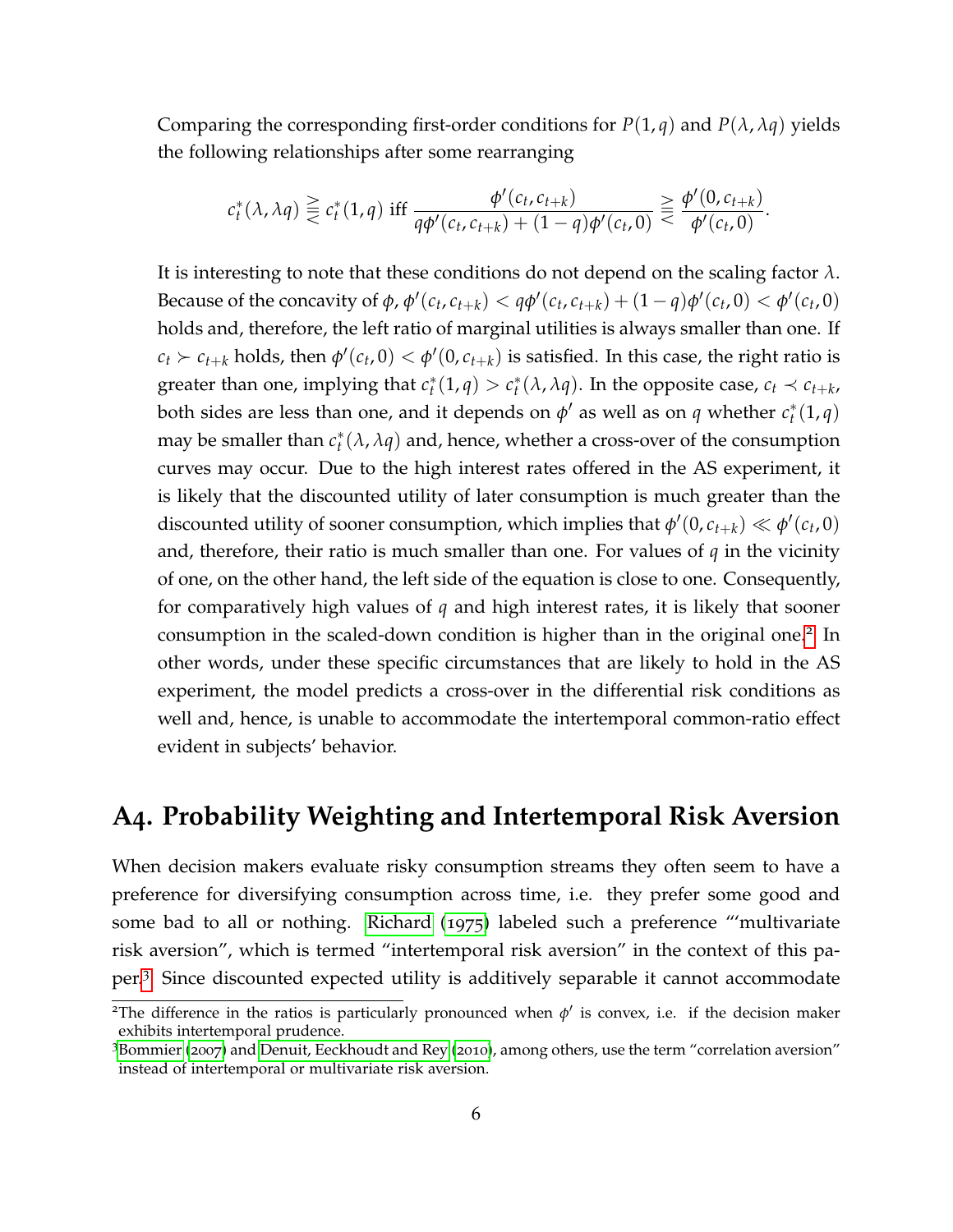intertemporal risk aversion. One way of solving the problem, therefore, is to give up additive separability, a path followed for instance by [Kihlstrom and Mirman](#page-8-5) ([1974](#page-8-5)), [Epstein](#page-8-6) [and Tanny](#page-8-6) ([1980](#page-8-6)) and [Epstein](#page-8-7) ([1983](#page-8-7)) (see also the discussion in A3.). In the following we show that rank-dependent utility implies intertemporal risk aversion if the decision maker is sufficiently pessimistic. To our knowledge, this link between intertemporal risk aversion and probability weighting has not been noted before. Hence, RDU is a descriptively valid model for atemporal decisions and, under appropriate assumptions on the aggregation of time and risk, for intertemporal risk taking behavior as well.[4](#page-6-0)

The concept of *intertemporal risk aversion* indicates whether an individual dislikes consumption at different points in time to be positively correlated [\(Epstein and Tanny,](#page-8-6) [1980](#page-8-6); [Denuit, Eeckhoudt and Rey,](#page-8-10) [2010](#page-8-10)). Consider two different consumption levels at *t*,  $c_t$ ,  $\overline{c}_t$  and two different consumption levels at  $t+k$ ,  $c_{t+k}$ ,  $\overline{c}_{t+k}$ . Intertemporal risk aversion is defined as follows [\(Richard,](#page-8-9) [1975](#page-8-9); [Bommier,](#page-8-4) [2007](#page-8-4)):

An individual is *intertemporally risk averse* if and only if, for all  $_{\mathcal{L}_t}$ ,  $_{\bar{c}_t}$ ,  $_{\mathcal{L}_t}$ ,  $_{\bar{c}_t}$ , such that  $\overline{c}_t > \underline{c}_t$  and  $\overline{c}_{t+k} > \underline{c}_{t+k}$ 

 $P_{neg} = ((\overline{c}_t, \underline{c}_{t+k}), 0.5; (\underline{c}_t, \overline{c}_{t+k}), 0.5) \succ P_{pos} = ((\overline{c}_t, \overline{c}_{t+k}), 0.5; (\underline{c}_t, \underline{c}_{t+k}), 0.5).$ 

*Pneg* represents a lottery over consumption streams that entail one high consumption level either sooner or later. Whatever the state of the world, one of the higher consumption levels,  $\bar{c}_t$  or  $\bar{c}_{t+k}$ , will materialize. In  $P_{pos}$ , only the higher consumption levels or only the lower consumption levels will materialize in both periods. Therefore, there is an equal chance to end up with the worst consumption stream  $(\underline{c}_t, \underline{c}_{t+k})$ , an outcome many people are averse to. Consequently, an intertemporally risk averse individual prefers the prospect guaranteeing high consumption either sooner or later over the all-high/all-low prospect.

According to RDU the prospect *Pneg* is evaluated as

$$
V_{RDU}(P_{neg}) = \begin{cases} g(0.5)[v(\overline{c}_{t})\delta(t) + v(\underline{c}_{t+k})\delta(t+k)] + (1 - g(0.5))[v(\underline{c}_{t})\delta(t) + v(\overline{c}_{t+k})\delta(t+k)] & \text{or} \\ (1 - g(0.5))[v(\overline{c}_{t})\delta(t) + v(\underline{c}_{t+k})\delta(t+k)] + g(0.5)[v(\underline{c}_{t})\delta(t) + v(\overline{c}_{t+k})\delta(t+k)], \end{cases}
$$

depending on the relative magnitudes of  $v(\overline{c}_t)\delta(t) + v(\underline{c}_{t+k})\delta(t+k)$  and  $v(\underline{c}_t)\delta(t) +$  $v(\overline{c}_{t+k})\delta(t+k)$ . For  $P_{pos}$  we obtain

$$
V_{RDU}(P_{pos}) = g(0.5)[v(\overline{c}_t)\delta(t) + v(\overline{c}_{t+k})\delta(t+k)] + (1 - g(0.5))[v(\underline{c}_t)\delta(t) + v(\underline{c}_{t+k})\delta(t+k)].
$$

<span id="page-6-0"></span><sup>4</sup>[Chew and Epstein](#page-8-0) ([1990](#page-8-0)) discuss the usefulness of rank-dependent utility for disentangling the coefficient of relative risk aversion and the elasticity of intertemporal substitution.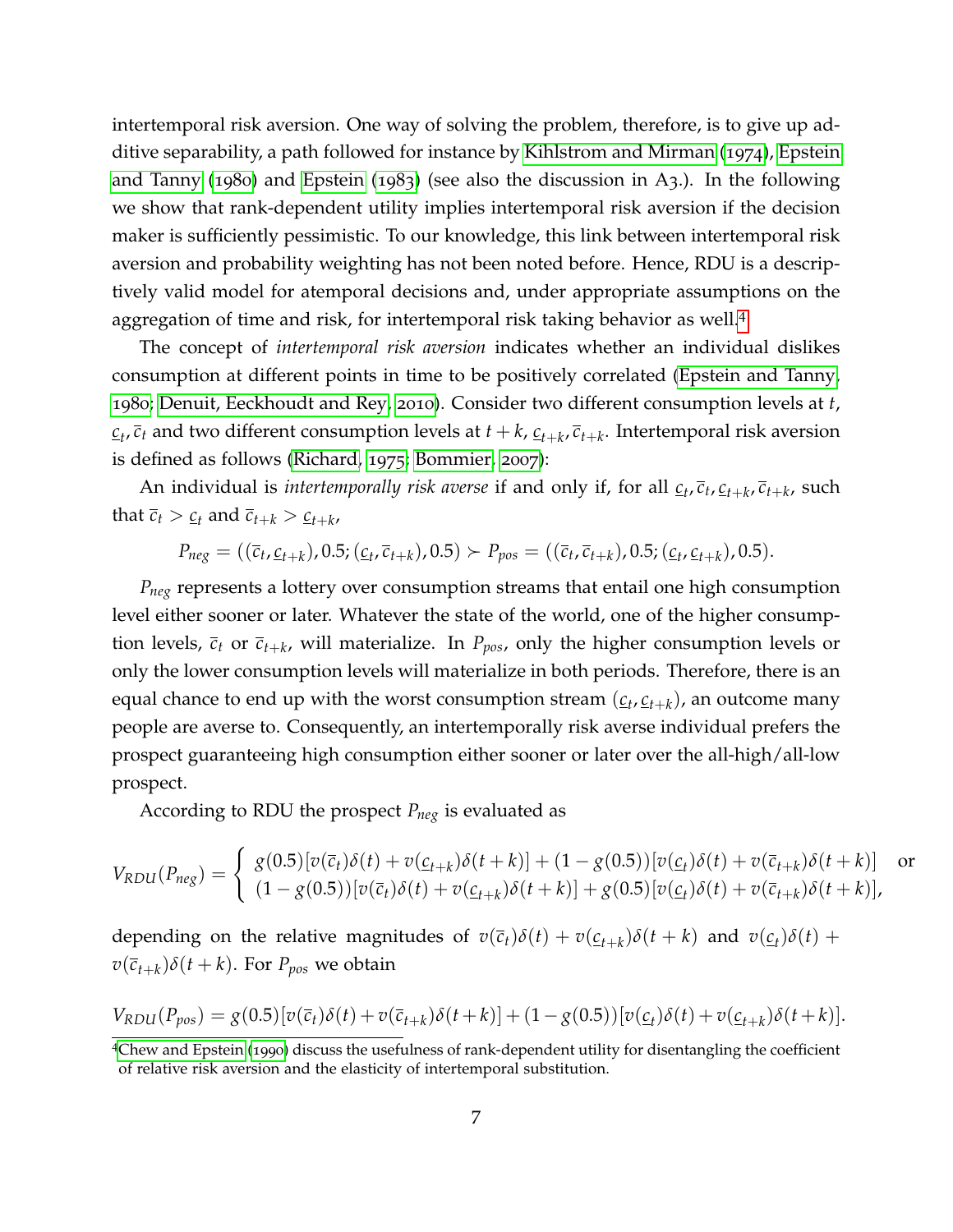Examining the difference between these two values renders

$$
V_{RDU}(P_{neg}) - V_{RDU}(P_{pos}) = \begin{cases} (1 - 2g(0.5)) [v(\overline{c}_{t+k}) - v(\underline{c}_{t+k})] \delta(t+k) & \text{or} \\ (1 - 2g(0.5)) [v(\overline{c}_{t}) - v(\underline{c}_{t})] \delta(t). \end{cases}
$$

Because  $\bar{c}_t > \underline{c}_t$  and  $\bar{c}_{t+k} > \underline{c}_{t+k}$  hold, the difference in prospect values is positive iff 1 −  $2g(0.5) > 0$ . In other words, the individual is intertemporally risk averse if  $g(0.5) < 0.5$ , which is satisfied for representative probability weights [\(Fehr-Duda and Epper,](#page-8-11) [2012](#page-8-11)). If  $g(0.5) > 0.5$ , the decision maker is intertemporally risk seeking, and if  $g(0.5) = 0.5$ , she is intertemporally risk neutral. Therefore, RDU preferences imply intertemporal risk aversion if the individual is sufficiently pessimistic at the probability  $p = 0.5$ .

In the context of the AS baseline conditions, intertemporal risk aversion manifests itself as a preference of  $P_{neg} = ((c_t, 0), 0.5; (0, c_{t+k}), 0.5)$  over  $P_{pos} = ((c_t, c_{t+k}), 0.5; (0, 0), 0.5)$ . However, in the AS experiment, subjects do not have a choice between these prospects over consumption streams directly but evaluate

$$
P = ((c_t, c_{t+k}), 0.25; (c_t, 0), 0.25; (0, c_{t+k}), 0.25; (0, 0), 0.25),
$$

generated by the independent risks of receiving the sooner payment and later payments. [Richard](#page-8-9) ([1975](#page-8-9)) shows that, in the realm of expected utility, intertemporal risk aversion can be defined in an entirely equivalent way by positing a preference of *P* over *Ppos*: "*To emphasize the risk averse aspect of this behavior just consider an extension [...] for the decision maker's entire lifetime. It seems reasonable to define risk averse behavior as preferring an independent lottery each year to one lottery for lifelong misery or happiness*" [\(Richard](#page-8-9) ([1975](#page-8-9)), p. 14). In RDU,  $P \succ P_{pos}$  requires  $g(0.25) + g(0.75) > 2g(0.5)$  to hold, whereas  $P_{neg} \succ P_{pos}$ requires  $2g(0.5)$  < 1. Both conditions are likely to hold for the average decision maker and, hence, RDU implies intertemporal risk aversion in this case as well.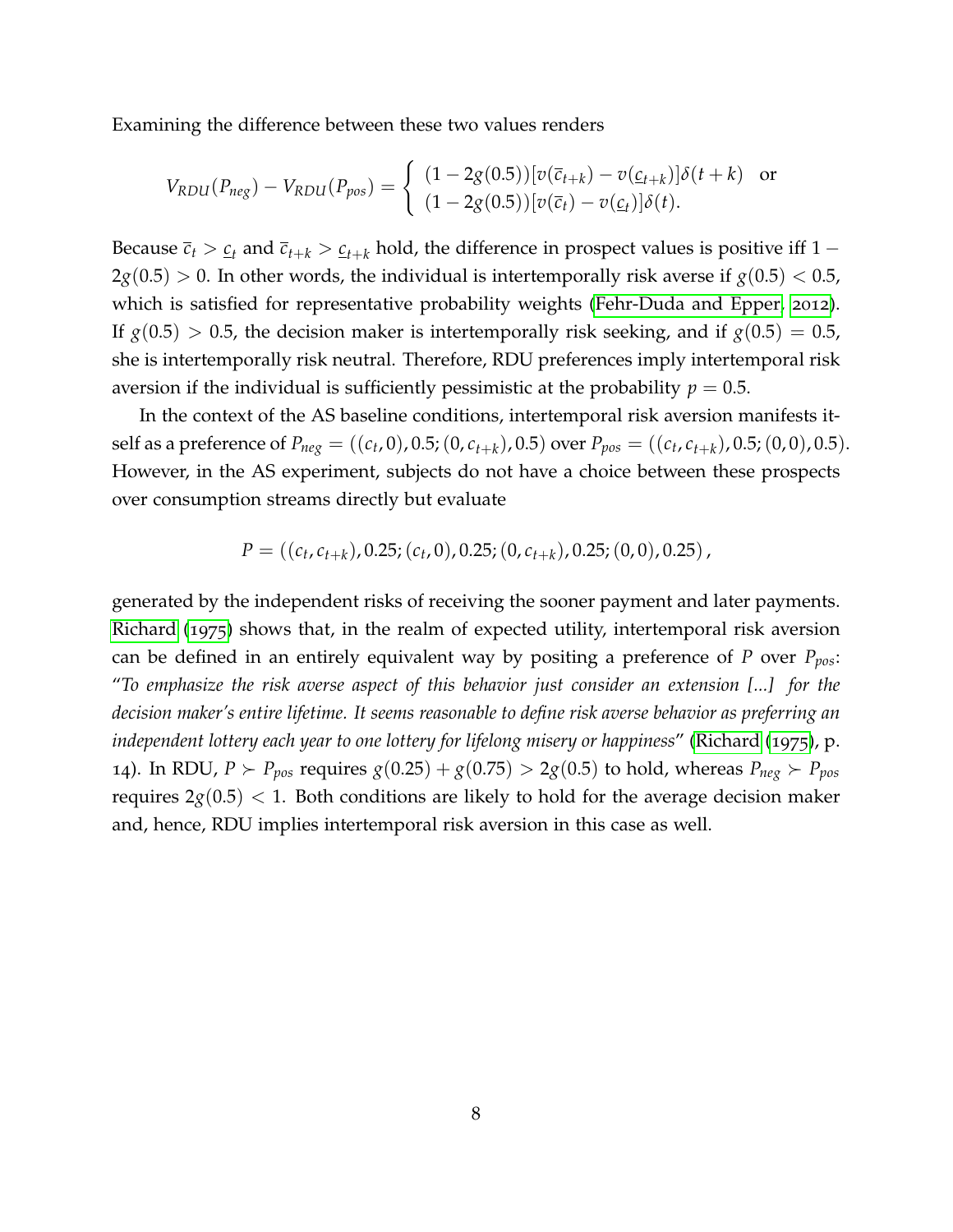## **References**

- <span id="page-8-4"></span>**Bommier, A.** 2007. "Risk aversion, intertemporal elasticity of substitution and correlation aversion." *Economics Bulletin*, 4(29): 1–8.
- <span id="page-8-8"></span>**Cheung, Stephen.** forthcoming. "On the Elicitation of Time Preference under Conditions of Risk." *American Economic Review*.
- <span id="page-8-0"></span>**Chew, SH, and Larry Epstein.** 1990. "Nonexpected Utility Preferences in a Temporal Framework with an Application to Consumption-Savings Behaviour." *Journal of Economic Theory*, 50: 54–81.
- <span id="page-8-10"></span>**Denuit, Michel, Louis Eeckhoudt, and Beatrice Rey.** 2010. "Some Consequences of Correlation Aversion in Decision Science." *Annals of Operations Research*, 176: 259–269.
- <span id="page-8-3"></span>**Epper, Thomas, and Helga Fehr-Duda.** 2012. "The Missing Link: Unifying Risk Taking and Time Discounting." *Working Paper, Department of Economics, University of Zurich*, , (ECON96).
- <span id="page-8-6"></span>**Epstein, Larry, and S Tanny.** 1980. "Increasing generalized correlation: a definition and some economic consequences." *Canadian Journal of Economics*, 13(1): 16–34.
- <span id="page-8-7"></span>**Epstein, Larry G.** 1983. "Stationary Cardinal Utility and Optimal Growth under Uncertainty." *Journal of Economic Theory*, 31: 133–152.
- <span id="page-8-11"></span>**Fehr-Duda, Helga, and Thomas Epper.** 2012. "Probability and Risk: Foundations and Economic Implications of Probability-Dependent Risk Preferences." *Annual Review of Economics*, 4: 567–593.
- <span id="page-8-1"></span>**Halevy, Yoram.** 2008. "Strotz Meets Allais: Diminishing Impatience and Certainty Effect." *American Economic Review*, 98(3): 1145–1162.
- <span id="page-8-5"></span>**Kihlstrom, Richard E, and Leonard J Mirman.** 1974. "Risk Aversion with Many Commodities." *Journal of Economic Theory*, 8: 361–388.
- <span id="page-8-9"></span>**Richard, Scott F.** 1975. "Multivariate Risk Aversion, Utility Independence and Separable Utility Functions." *Management Science*, 22(1): 12–21.
- <span id="page-8-2"></span>**Saito, K.** 2011. "A Relationship between Risk and Time Preferences." *American Economic Review*, 101(5): 2271–2275.